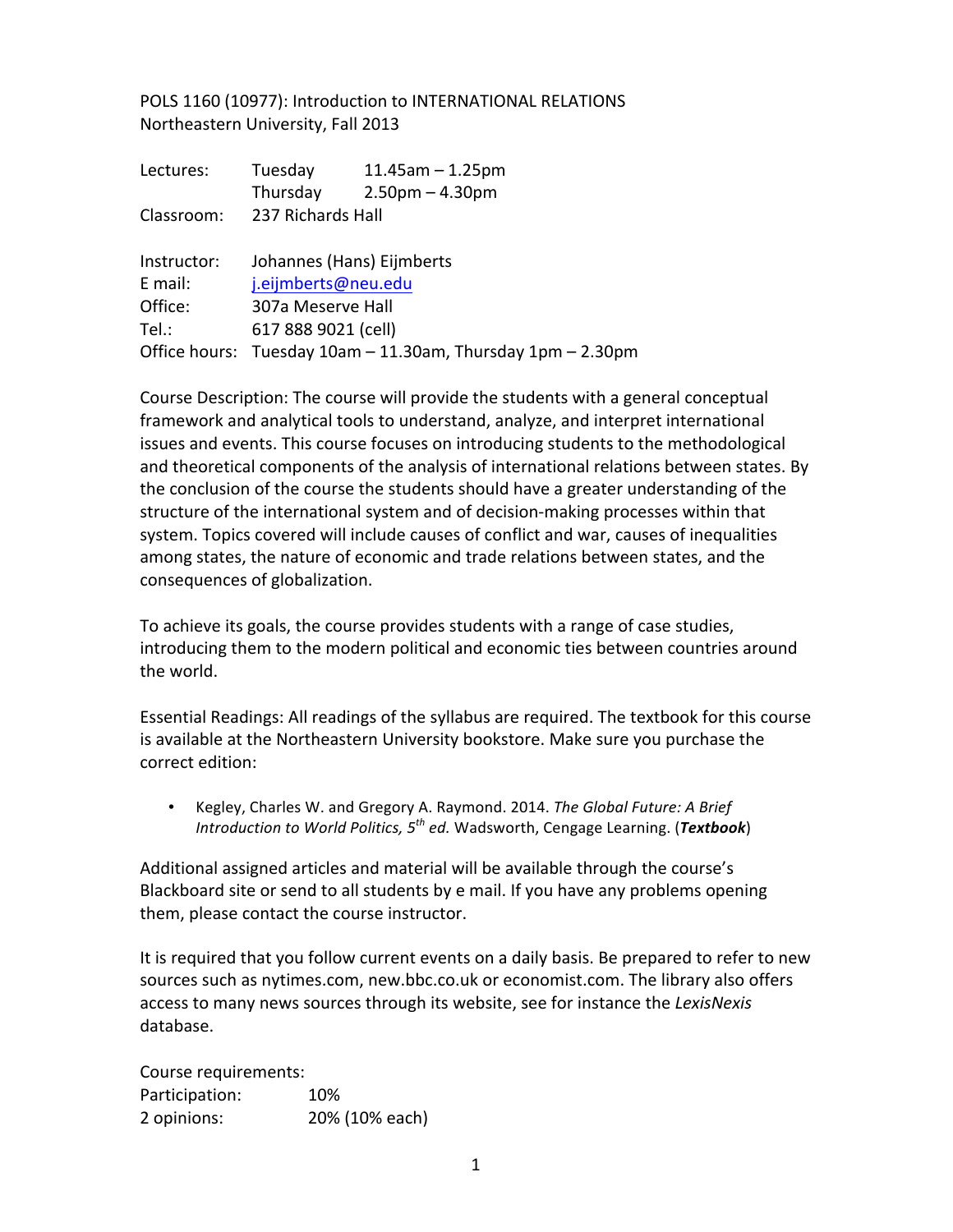| Mid term exam: | 20% |
|----------------|-----|
| Paper:         | 25% |
| Presentation:  | 10% |
| Final exam:    | 15% |

Final grades will be determined using the following percentage scale:  $A = 100 - 93$ ,  $A = 92 - 90$ ,  $B = 89 - 87$ ,  $B = 86 - 83$ ,  $B = 82 - 80$ ,  $C = 79 - 77$ ,  $C = 76 - 77$ 73, C- =  $72 - 70$ , D+ =  $69 - 67$ , D =  $66 - 63$ , D- =  $62 - 60$ , F = < 60.

Participation: Attendance is mandatory. The instructor keeps track of attendance. If you have circumstances that preclude you from attending, you are expected to inform the instructor in a timely manner. Students are expected to read the assigned texts thoroughly and come to class prepared to contribute to the discussion and to answer any question.

Use of laptops in class is allowed, yet should be limited to taking notes and reviewing course material. Any other use of computers will not be tolerated. The use in any way of cell phones is not allowed in class.

Opinions: Each student will write two short opinion pieces. For each the student is asked to find and come prepared to discuss a current event news article that relates to one of the broad topics that covered in class. Instructions for completing these opinions will be distributed during the course. All assignments will be submitted though Blackboard. No deadline extension will be offered. Opinions handed in after the specified time will have ten percent subtracted from their final score for each day they are late.

Research Paper: Each student will write a research paper. Instructions for completing this paper will be distributed during the course. The paper for this course will be no more than  $10 - 12$  pages, double spaced. The paper will require the use of outside resources. Students MUST cite any and all sources used. All assignments will be submitted though Blackboard. No deadline extension will be offered. Papers handed in after the specified time will have ten percent subtracted from their final score for each day they are late.

Presentation: Students will present their paper in a formal 10 minute long Power Point (or similar presentation tool) presentation. A question & answer session will follow. Instructions for completing the presentation will be distributed during the course.

Mid term exam: The midterm exam will cover all the material up to that point. See the course outline below for the specific date of the midterm exam.

Final Exam: The final exam will focus on all the material covered after the midterm exam. See the course outline below for the specific date of the final exam.

Respect for Others: Discussions in a political science course can occasionally be controversial and disconcerting for some. Students should remember that this is an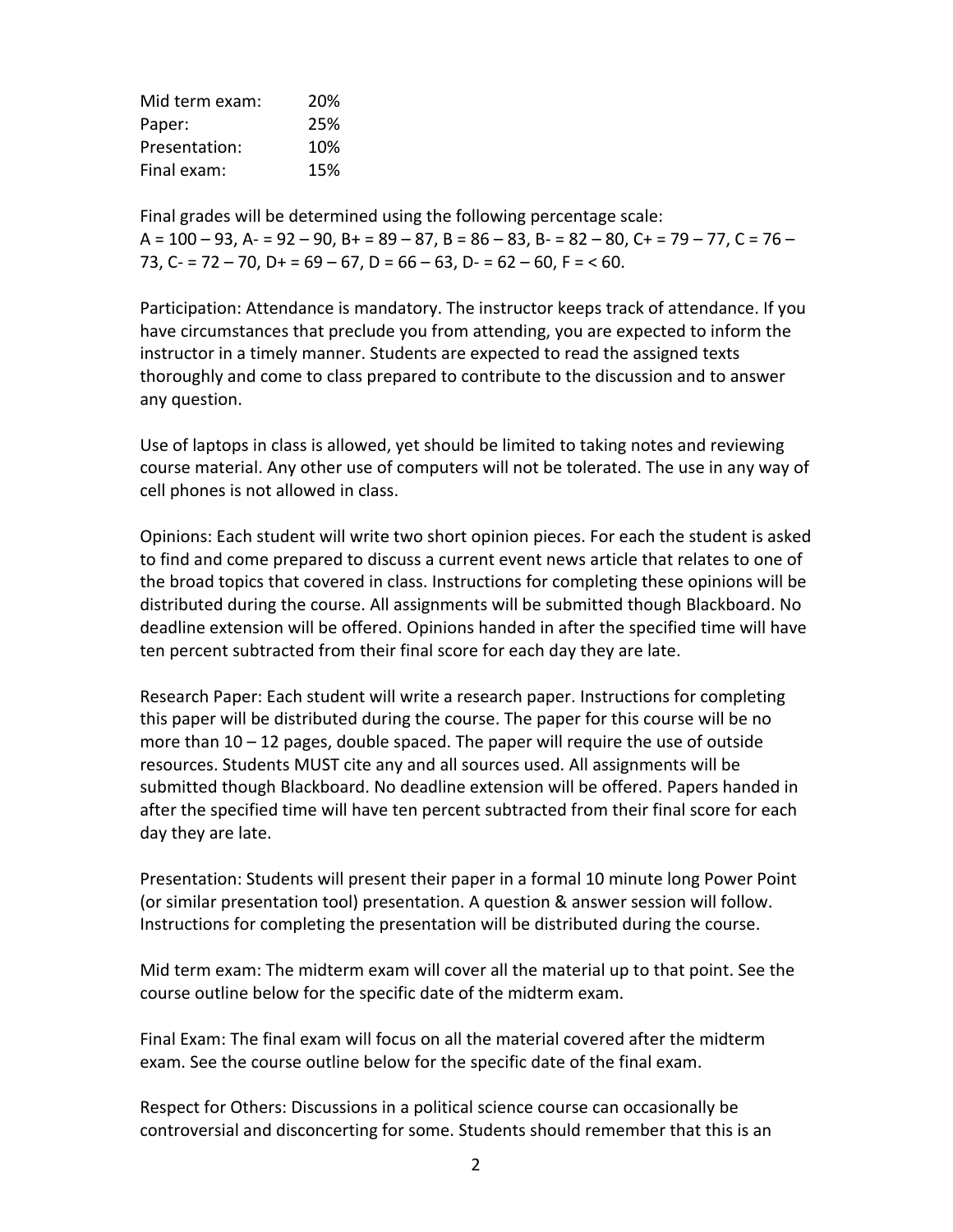academic environment in which the primary objective is learning. Though it is not necessary to agree with another's viewpoint (including the instructor's), students are expected to be respectful of other people's perspectives and ideas.

Academic Honesty: WARNING. The Department of Political Science takes very seriously the issue of academic honesty. Any student who appears to violate the University's Academic Honesty and Integrity Policy may be referred to the University's Office of Student Conduct and Conflict Resolution. The Academic Honesty and Integrity Policy includes cheating, fabrication, plagiarism, and other types of dishonest activities. Plagiarism is broadly defined as taking ideas, concepts, or actual words of another person and passing them off as your own work. Of particular note is the increase in cutand-paste plagiarism, which involves downloading phrases from websites or other internet sources. (See http://www.northeastern.edu/osccr/academichonesty.html).

The instructor will clarify specific guidelines on fair use of material for this class. If a proven violation involves an exam of course assignment, the student shall receive a failing grade for the assignment, in addition to sanctions imposed by the Office of Student Conduct and Conflict Resolution. Individual faculty, with the support of the Department, can impose harsher penalties, as they deem necessary.

Policy on Incompletes: Except in the direst circumstances, incompletes in this course are not possible. Would the instructor agree to an incomplete, a form of the Political Science Department must be filled out. It represents a contract between student and the instructor on when and how the course will be completed.

Amendments: The instructor reserves the right to change this syllabus during the semester. In the event of a change, the class will be informed at the next session and an updated copy of the syllabus will be posted on Blackboard. Students are required to have the latest version of the syllabus.

## Dates to remember:

| OPINION 1 Due through turn-it-in drop box on Blackboard   |
|-----------------------------------------------------------|
| Mid-term Exam                                             |
| OPINION 2 Due through turn-it-in drop box on Blackboard   |
| Final Paper due through turn-it-in drop box on Blackboard |
| and Presentation due through e mail to                    |
| j.eijmberts@neu.edu                                       |
| Questions (optional) / Reading Day                        |
|                                                           |

## **Tentative course schedule:**

Week 1 Thursday September 5 Introduction of the course. Have textbook with you. Download & read the course syllabus from the course Blackboard site.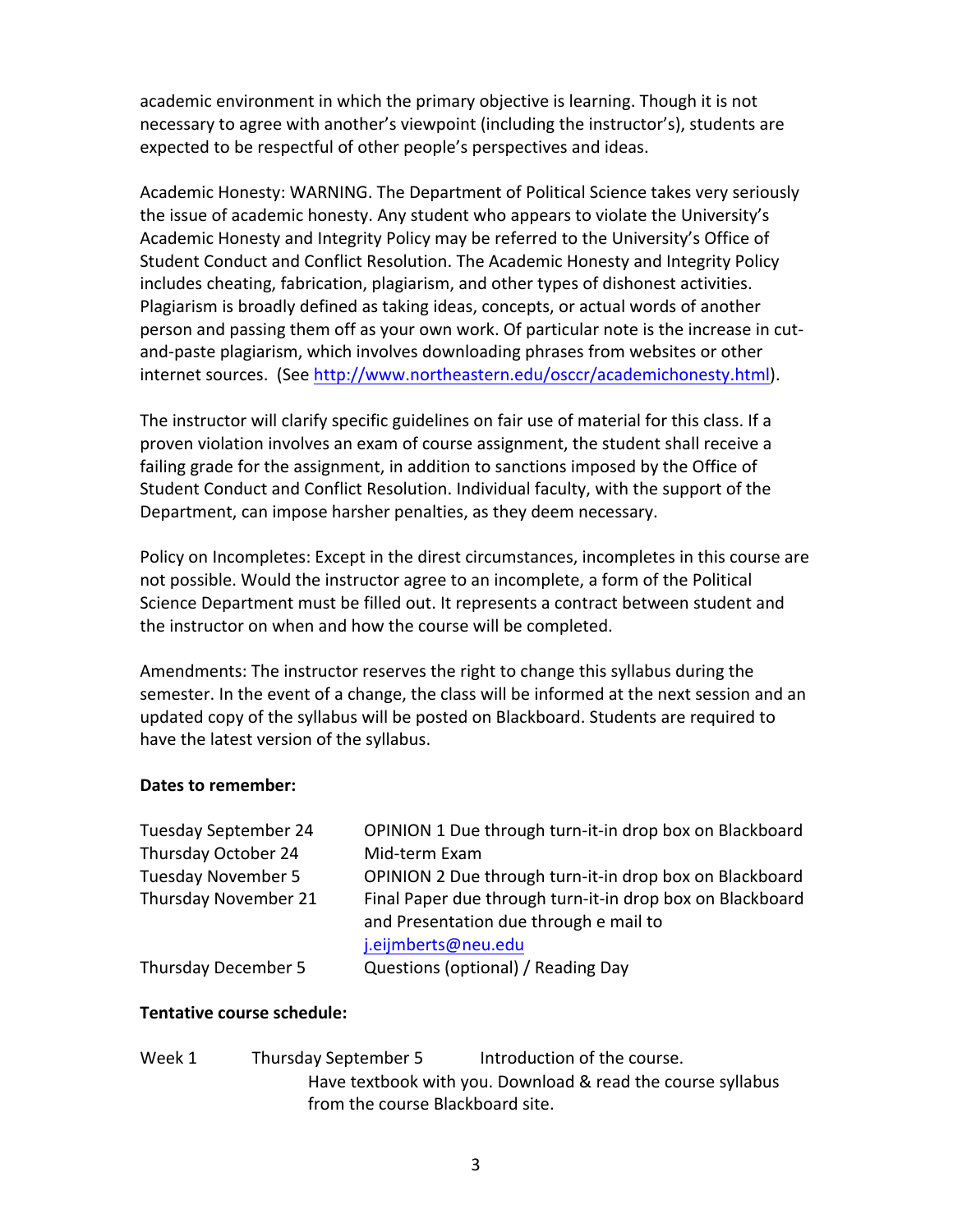Week 2 Tuesday September 10 Methodology. Read: Johnson & Reynolds "Political Science Research Methods" Chapter 4 p. 103 - 128. ON BLACKBOARD.

Introduction International Relations

Read: (textbook) Kegley & Raymond, chapter 1 Snyder, Jack. "One World, Rival Theories" Foreign Policy (Nov./Dec. 2004): 53 - 62. ON BLACK BOARD. Bull, Hedley "The Idea of International Society: Does Order Exist in World Politics?". The Anarchical Society: A Study of *World Politics,* The Macmillan Press Ltd., London (1977): 24-27, 41, 51-52. ON BLACK BOARD.

Thursday September 12 Approaches - Realism Read: (textbook) Kegley & Raymond, chapter 2 p. 25 – 31

> Morgenthau, Hans J. "Six Principles of Political Realism." ON BLACK BOARD.

Wolfowitz, Paul "Think Again: Realism." *Foreign Policy* August 24, 2009. ON BLACK BOARD.

Waltz, Kenneth N. "The Origins of War in Neorealist Theory." ON BLACK BOARD.

Week 3 Tuesday September 17 Approaches – Liberalism and Constructivism Read: (textbook) Kegley & Raymond, chapter 2 p.  $31 - 38$ Doyle, Michael W. "Kant's Perpetual Peace"...begin at "Liberal Internationalism" p. 1155 ON BLACK BOARD.

> Background: Kant, Immanuel "Perpetual Peace, and Other Essays on Politics, History, and Morals." (1983) Hackett Publishing, Indianapolis (IN), USA.

Read: (textbook) Kegley & Raymond, chapter 2 p. 38  $-$  42 Wendt, Alexander "Anarchy Is What States Make of It: The Social Construction of Power Politics." International *Organization* Vol. 46, no. 2 (Spring 1992): 391 - 425. ON **BLACK BOARD** 

Thursday September 19 Alternative approaches Read: (textbook) Kegley & Raymond, chapter 2 p. 42 – 53 Tickner, J. Ann "Man, the State, and War: Gendered Perspectives on National Security." From *Gender in International Relations: Feminist Perspectives on Achieving*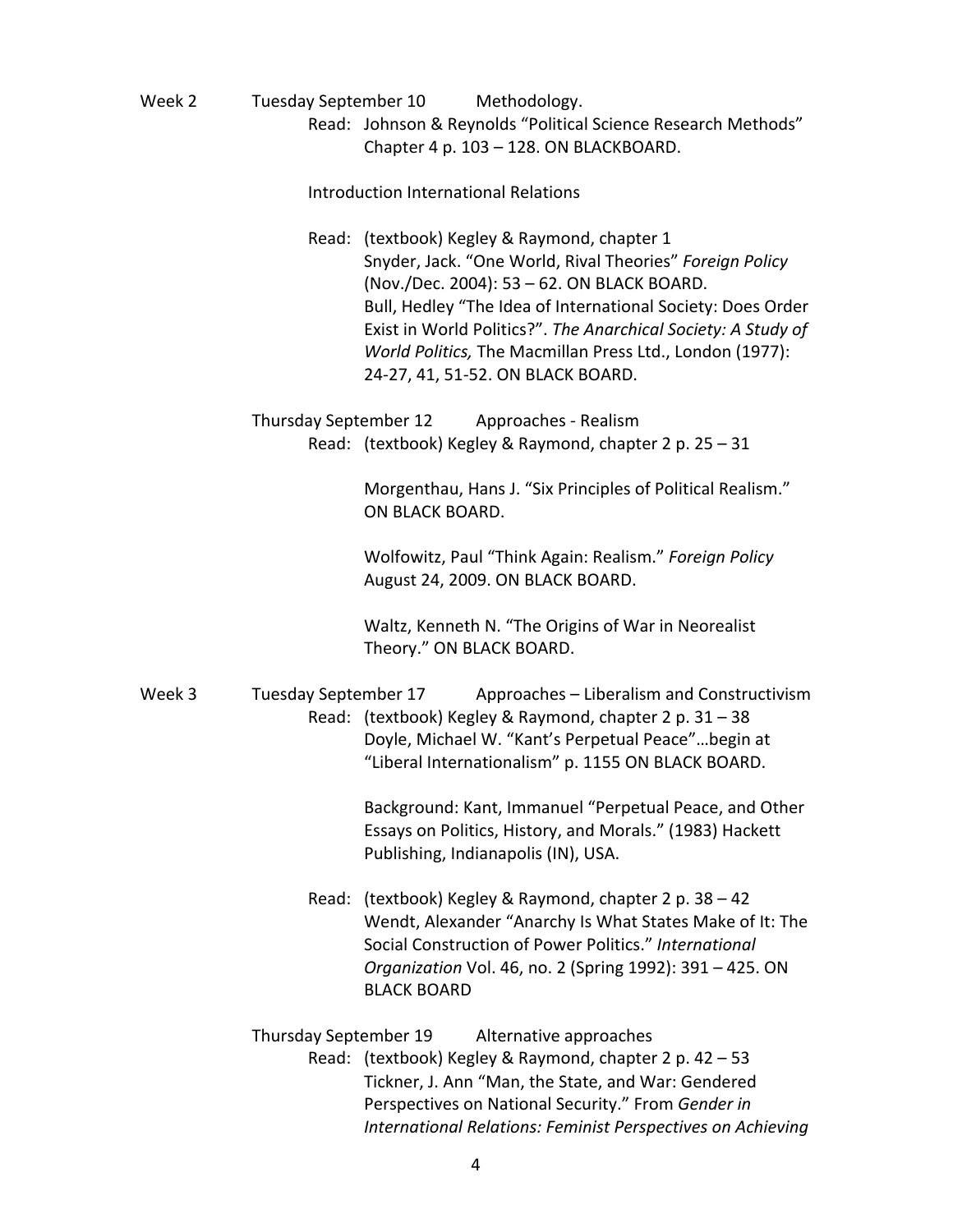|        |                             | USA (1992): $27 - 66$ .                                                                                                                                                                                 | Global Security. Columbia University Press, New York NY                                                                                                                                                                                   |
|--------|-----------------------------|---------------------------------------------------------------------------------------------------------------------------------------------------------------------------------------------------------|-------------------------------------------------------------------------------------------------------------------------------------------------------------------------------------------------------------------------------------------|
| Week 4 | <b>Tuesday September 24</b> |                                                                                                                                                                                                         | Actors in IR - Foreign Policy<br><b>OPINION 1 DUE</b><br>Introduction paper / Snell Library                                                                                                                                               |
|        |                             |                                                                                                                                                                                                         | Read: (textbook) Kegley & Raymond, Chapter 1 p. 4 - 8                                                                                                                                                                                     |
|        |                             |                                                                                                                                                                                                         | Read: (textbook) Kegley & Raymond, chapter 4                                                                                                                                                                                              |
|        | Thursday September 26       |                                                                                                                                                                                                         | Actors in IR continued - IGOs / NGOs                                                                                                                                                                                                      |
|        |                             |                                                                                                                                                                                                         | Read: (textbook) Kegley & Raymond, Chapter 5 & 6                                                                                                                                                                                          |
|        |                             | Barnett, Michael N. and Martha Finnemore "The Politics,<br>Power and Pathologies of International Organizations."<br>International Organization Vol. 53 no 4 (Autumn 1999):<br>699 - 732 ON BLACK BOARD |                                                                                                                                                                                                                                           |
|        |                             |                                                                                                                                                                                                         | Kick, Margaret E. and Kathryn Sikkink "Advocacy Networks<br>in International Politics." From Activists Beyond Borders:<br>Advocacy Networks in International Politics. Cornell<br>University Press, Ithaca NY USA (1988). ON BLACK BOARD. |
|        |                             | No. 4. ON BLACKBOARD.                                                                                                                                                                                   | Milner, Helen V. "Globalization, Development, and<br>International Institutions: Normative and Positive<br>Perspectives." In Perspectives on Politics (Dec. 2004) Vol. 3                                                                  |
|        | Review:                     |                                                                                                                                                                                                         | Websites United Nations (www.un.org) &<br>European Union (www.europa.eu)                                                                                                                                                                  |
| Week 5 | Tuesday October 1           |                                                                                                                                                                                                         | IR in Historical Perspective                                                                                                                                                                                                              |
|        |                             |                                                                                                                                                                                                         | Read: (textbook) Kegley & Raymond, chapter 3 p. 54 - 62<br>Wilson, Woodrow "Fourteen Points." Address to U.S.<br>Congress on January 18, 1918. ON BLACK BOARD                                                                             |
|        |                             | Background:<br>ON BLACK BOARD.                                                                                                                                                                          | Van Evera, Stephen "The Cult of the<br>Offensive and the Origins of the First World War."<br>International Security Vol. 9 no. 1 (Summer 1984): 58-107                                                                                    |
|        | Thursday October 3          |                                                                                                                                                                                                         | Continued                                                                                                                                                                                                                                 |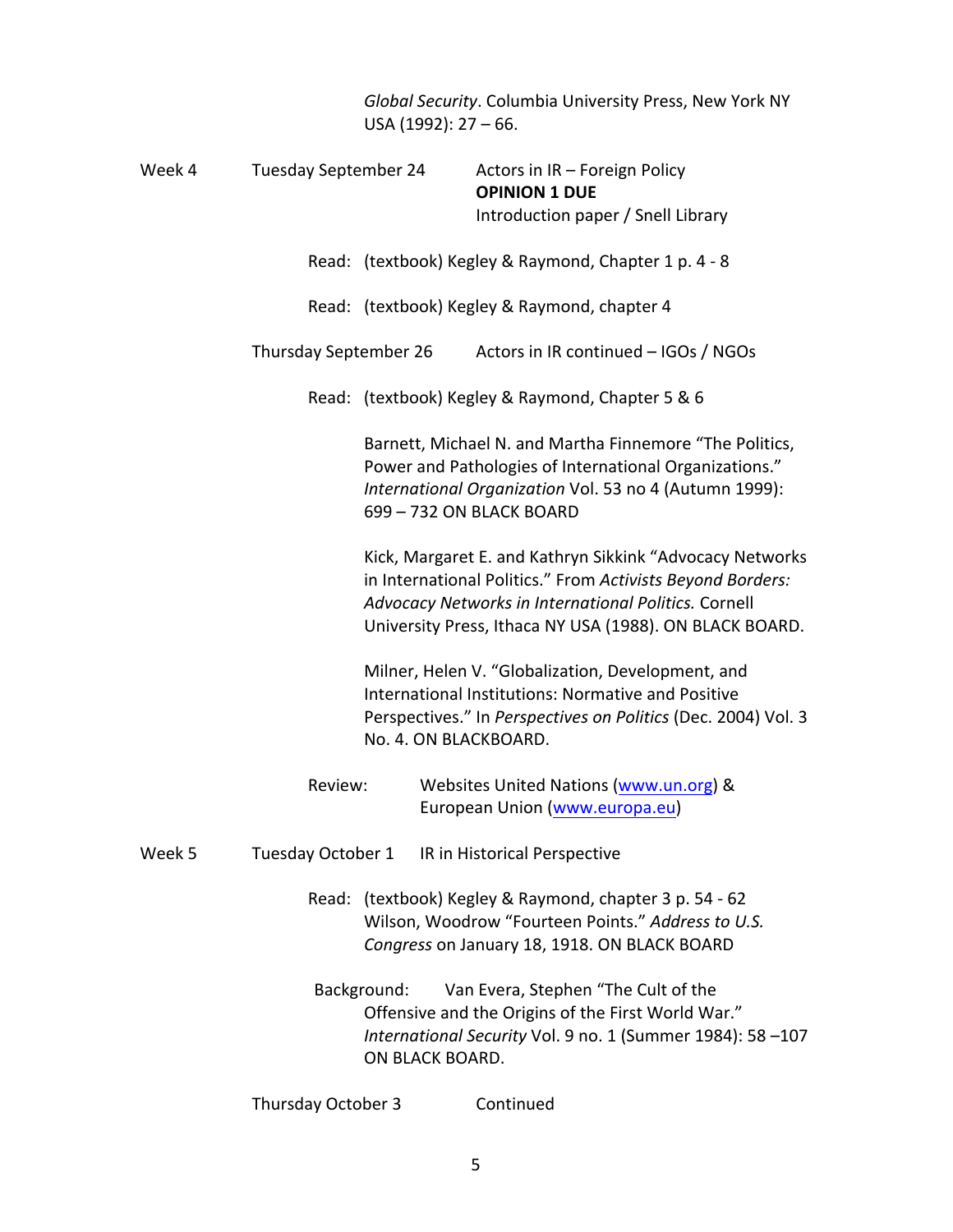|        |                     |                                  | Read: (textbook) Kegley & Raymond, chapter 3 p. 62 - 79<br>Marshall, George C. "Marshall Plan Speech" Harvard,<br>Cambridge MA, USA (1947) ON BLACK BOARD.              |
|--------|---------------------|----------------------------------|-------------------------------------------------------------------------------------------------------------------------------------------------------------------------|
|        |                     |                                  | Read: (textbook) Kegley & Raymond, chapter 4 p. 88 - 101                                                                                                                |
| Week 6 | Tuesday October 8   |                                  | Nature & Origins of War<br>Introduction mid term exam format.                                                                                                           |
|        |                     |                                  | Read: (textbook) Kegley & Raymond, chapter 7                                                                                                                            |
|        |                     | 700 ON BLACK BOARD               | Jervis, Robert "War and Misconception." Journal of<br>Interdisciplinary History. Vol 18 no 4 (Spring 1988): 675 -                                                       |
|        |                     |                                  | Von Clausewitz, Carl "War As an Instrument of Policy."<br>From On War. London (1911). ON BLACKBOARD.                                                                    |
|        | Thursday October 10 |                                  | Power and Security                                                                                                                                                      |
|        |                     |                                  | Read: (textbook) Kegley & Raymond, chapter 8 p. 182 - 188                                                                                                               |
| Week 7 |                     | Tuesday October 15 Towards Peace |                                                                                                                                                                         |
|        |                     |                                  | Read: (textbook) Kegley & Raymond, chapter 8 p. 188 - 210                                                                                                               |
|        |                     | 59. ON BLACK BOARD.              | Mearsheimer, John J. and Stephen M. Walt. "Un<br>Unnecessary War." Foreign Policy (Jan./ Feb. 2003): 51 -                                                               |
|        |                     |                                  | Organski, A. F. K. "Criticism of Balance of Power Theory."<br>From World Politics, 2nd ed., Alfred Knopf, New York NY,<br>USA (1968): 282-283, 286-290. ON BLACK BOARD  |
|        |                     | 469-501. ON BLACK BOARD          | Kaplan, Morton A."Some Problems of International<br>Systems Research," in International Political Communities:<br>An Anthology Doubleday & Co, New York NY, USA (1966): |
|        | Thursday October 17 |                                  | Towards Peace - continued                                                                                                                                               |
|        |                     |                                  | Read: (textbook) Kegley & Raymond, chapter 10                                                                                                                           |
|        |                     | <b>BLACK BOARD</b>               | Axelrod, Robert The Evolution of Cooperation Basic Books,<br>New York NY, USA (1984): 173-179, 181-182, 189-191 ON                                                      |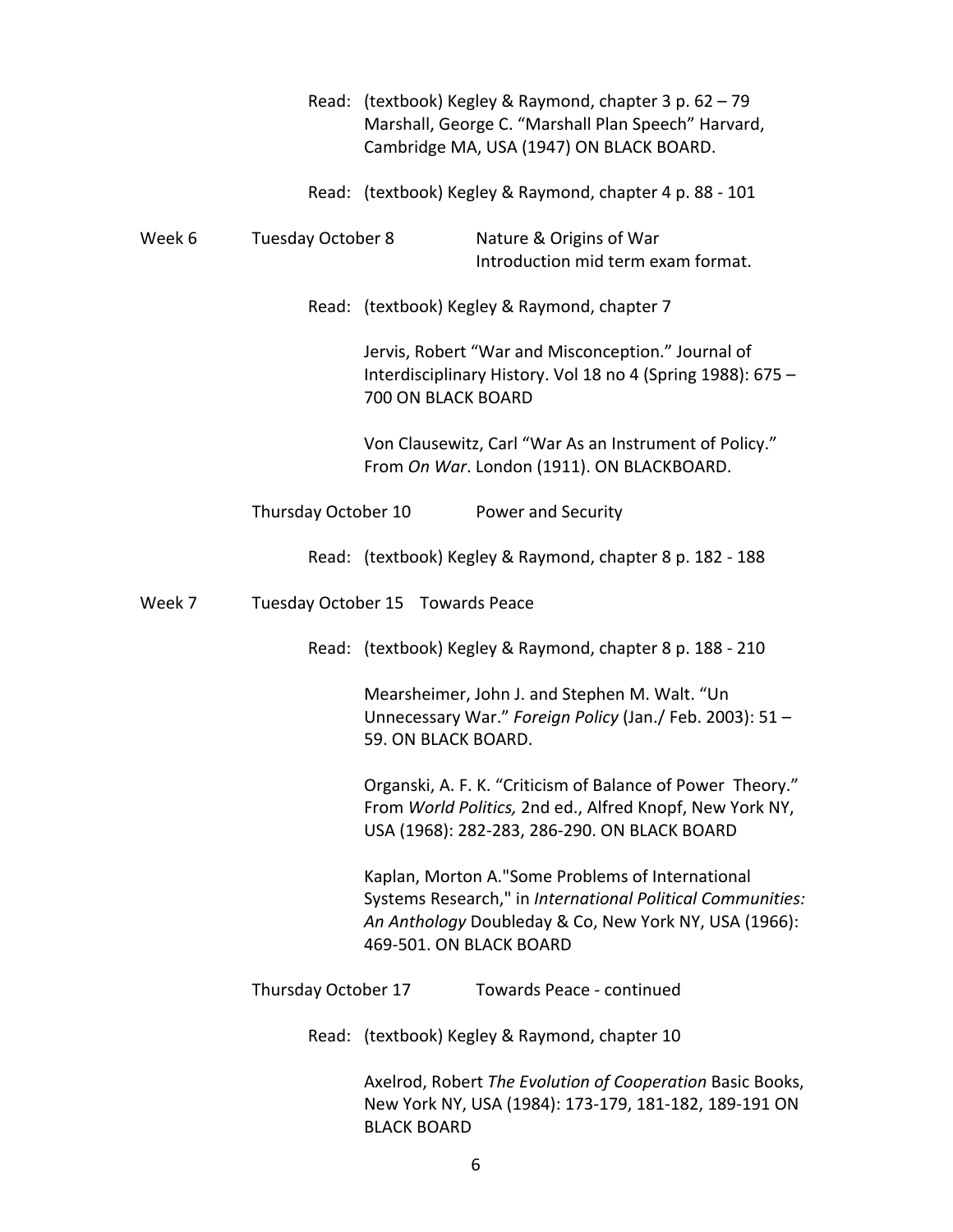|         |                                   | <b>BLACK BOARD</b>                                                                                                         | Hoffman, Stanley "The Debate about Intervention" from<br>Turbulent Peace, Ed. Chester A. Crocker, Fen Osler<br>Hampson, and Pamela Aall, United States Institute of<br>Peace Press, Washington D.C. USA (1996): 274-301 ON |                                                          |
|---------|-----------------------------------|----------------------------------------------------------------------------------------------------------------------------|----------------------------------------------------------------------------------------------------------------------------------------------------------------------------------------------------------------------------|----------------------------------------------------------|
| Week 8  | Tuesday October 22                | <b>Discussion - Review</b>                                                                                                 |                                                                                                                                                                                                                            |                                                          |
|         |                                   |                                                                                                                            | Read: Sadowski, Yaya The Myth of Global Chaos. Brookings<br>Institute Press, Washington D.C. USA (1998): 1-2, 4-5, 170-<br>172, 176-177, 192, 205-206, 254-257. ON BLACK BOARD.                                            |                                                          |
|         |                                   |                                                                                                                            | (Feb. 1994). ON BLACK BOARD                                                                                                                                                                                                | Kaplan, Robert D. "The Coming Anarchy." Atlantic Monthly |
|         | Thursday October 24               |                                                                                                                            | <b>MID TERM EXAM</b>                                                                                                                                                                                                       |                                                          |
| Week 9  | Tuesday October 29                |                                                                                                                            | International Political Economy.                                                                                                                                                                                           |                                                          |
|         |                                   |                                                                                                                            | Read: Gilpin, Robert "The Nature of Political Economy." From<br>Chapter 1 U.S. Power and the Multinational Corporation.<br>Basic Books, New York NY, USA (1975). ON BLACK BOARD                                            |                                                          |
|         |                                   | (2010). ON BLACK BOARD                                                                                                     | O'Neil, Patrick H. "Essentials of Comparative Politics." 3 <sup>rd</sup><br>ed. Pages 87 - 96. W. W. Norton & Co. New York NY, USA                                                                                         |                                                          |
|         |                                   | 2009.                                                                                                                      | Russell Shorto, "Going Dutch: How I Learned to Love the<br>European Welfare State." The New York Times. April 29,                                                                                                          |                                                          |
|         |                                   |                                                                                                                            | http://www.nytimes.com/2009/05/03/magazine/03european-t.html?pagewanted=all                                                                                                                                                |                                                          |
|         | Thursday October 31 Globalization |                                                                                                                            |                                                                                                                                                                                                                            |                                                          |
|         |                                   | Read: (textbook) Kegley & Raymond, chapter 10                                                                              |                                                                                                                                                                                                                            |                                                          |
|         |                                   | "Globalization and Global Politics" The Globalization of<br>World Politics. John Bayliss et all 5 <sup>th</sup> ed. (2011) |                                                                                                                                                                                                                            |                                                          |
| Week 10 | <b>Tuesday November 5</b>         |                                                                                                                            | North - South                                                                                                                                                                                                              | <b>Opinion 2 due</b>                                     |
|         |                                   |                                                                                                                            | Read: (textbook) Kegley & Raymond, chapter 11                                                                                                                                                                              |                                                          |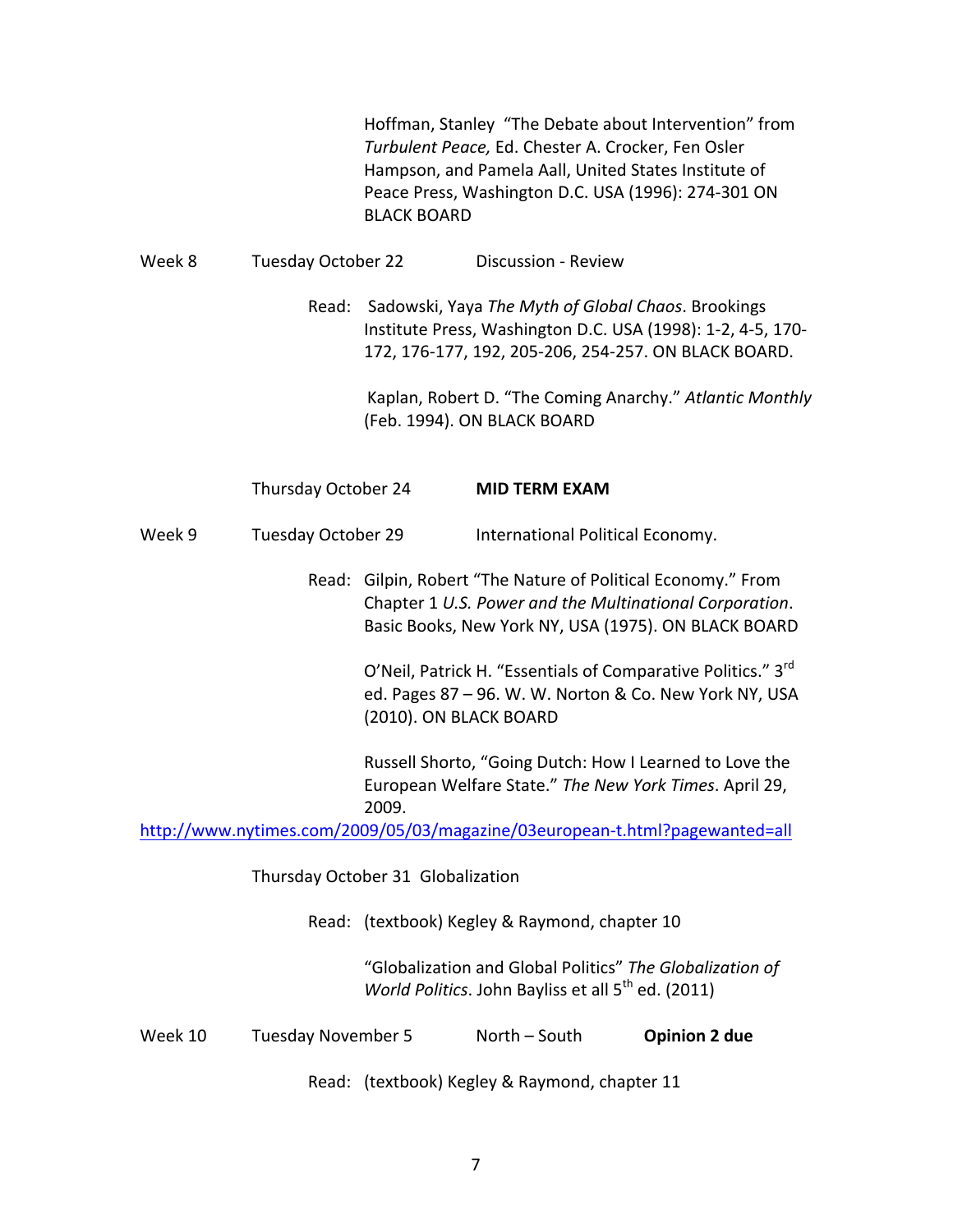Acemoglu, Daron "Root Causes: A Historical Approach to Assessing the Role of Institutions in Economic Development." Finance & Development (June 2003), p. 27 – 30. ON BLACK BOARD

Thursday November 7 ODA - Development

Read: "2005: Ranking the Rich" in *Foreign Policy* (Sept./Oct.2005) Issue 150, p.76 - 83. ON BLACK BOARD

"Foreign Aid and Domestic Governance" ON BLACK BOARD

Sachs, Jeffrey "Promises, Promises." In *Foreign Affairs* (2005). ON BLACK BOARD.

Week 11 Tuesday November 12 Cases:

Human Rights / Women's Rights

Read: "The Human Rights Revolution" ON BLACK BOARD "Women's Rights as Human Rights" ON BLACK BOARD "UN GIFT Human Trafficking Facts" ON BLACK BOARD

Cyber War

Read: Clarke, Richard A. and Robert K. Knake Cyber War-Chapter 8 "The Agenda' (2010). ON BLACK BOARD

"The Black Box" Wired (2012) ON BLACK BOARD

Thursday November 14 Cases:

Internet / Social Media in IR

Read: "The Truth about Twitter, Facebook and the Uprisings in the Arab World" The Guardian, Feb. 25, 2011. http://www.guardian.co.uk/world/2011/feb/25/twitterfacebook-uprisings-arab-libya

> "Internet Freedom if a Matter for the UN" The Guardian, Jun. 17, 2011. http://www.guardian.co.uk/law/butterworth-andbowcott-on-law/2011/jun/17/internet-freedom-matter-un

Griffin, George "Egypt's Uprising: Tracking the Social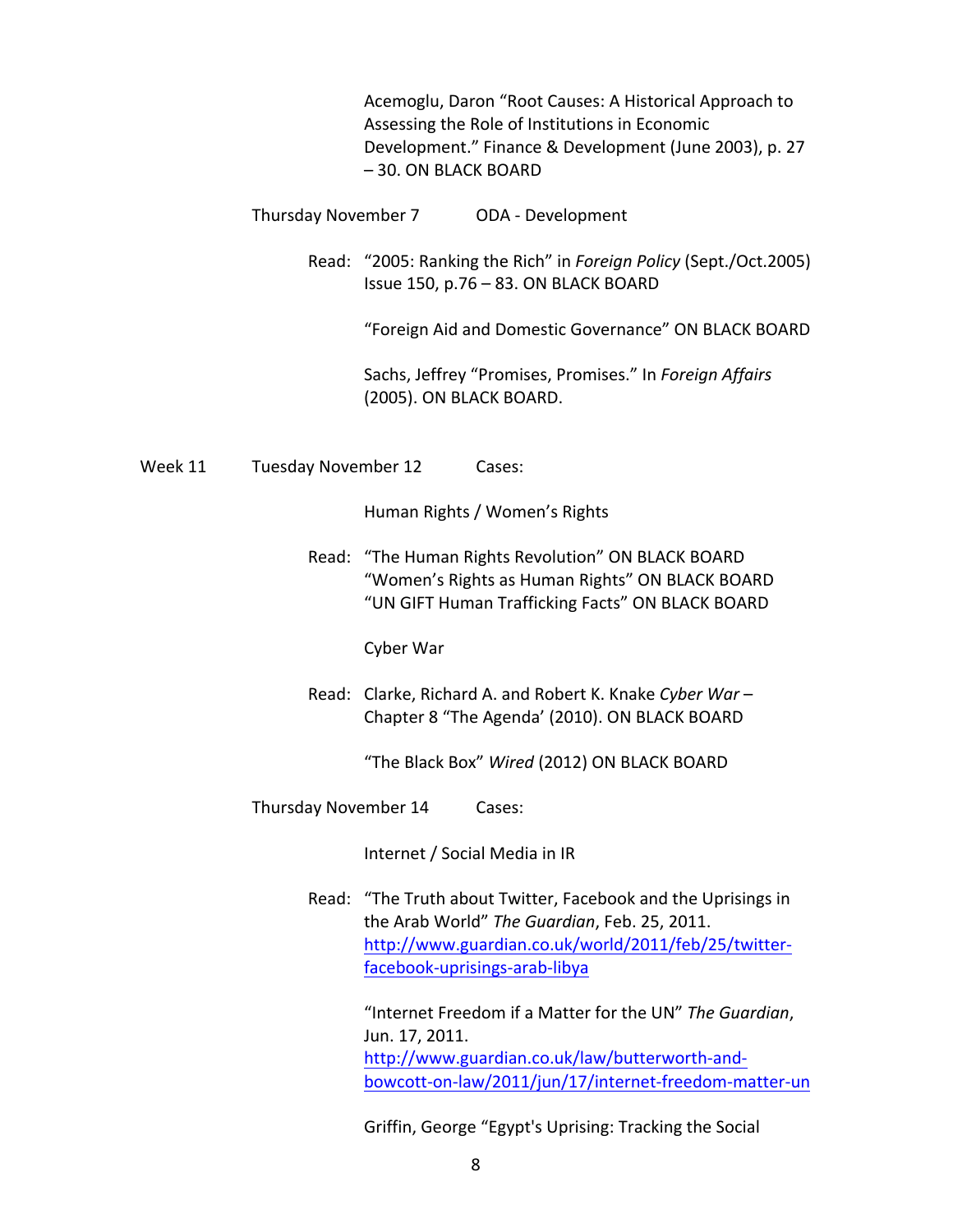Media Factor." *PBS* Jun. 11, 2011 http://www.pbs.org/newshour/updates/middle\_east/janjune11/revsocial 04-19.html

International Governance of Climate Change

Read: "Governance of Environmental Issues" ON BLACK BOARD

"The Science of Ozone Depletion and Climate Change" ON **BLACK BOARD** 

"The Debate about Global Warming" ON BLACK BOARD

Hoffmann, Matthew J. *Climate Governance at the Cross Roads*. Chapter 1 "Into the Void." P. 3 - 6 ON BLACK BOARD

"Global Warming: Facing the Problem after Copenhagen" ON BLACK BOARD

Review Intergovernmental Panel for Climate Change website www.ipcc.ch

"Major Investors Press for Though Carbon Emissions Treaty" *Boston Globe, Oct 20, 2011 p. A7:* http://articles.boston.com/2011-10- 20/lifestyle/30302710\_1\_carbon-emissions-climatechange-climate-risk

Meltzer, Joshua "The United States' Impact on Australia's Climate Change Policy" Brookings Institute, Oct. 22, 2011. http://www.brookings.edu/opinions/2011/0314\_australia \_climate\_meltzer.aspx

- Week 12 Tuesday November 19 Discussion: IR Questions
	- Read: (textbook) Kegley & Raymond, chapter 12

Huntington, Samuel "The Clash of Civilizations? *Foreign* Affairs (Summer 1993): 22-49. ON BLACK BOARD

Thursday November 21 Presentations

Week 13 Tuesday November 26 Presentations: